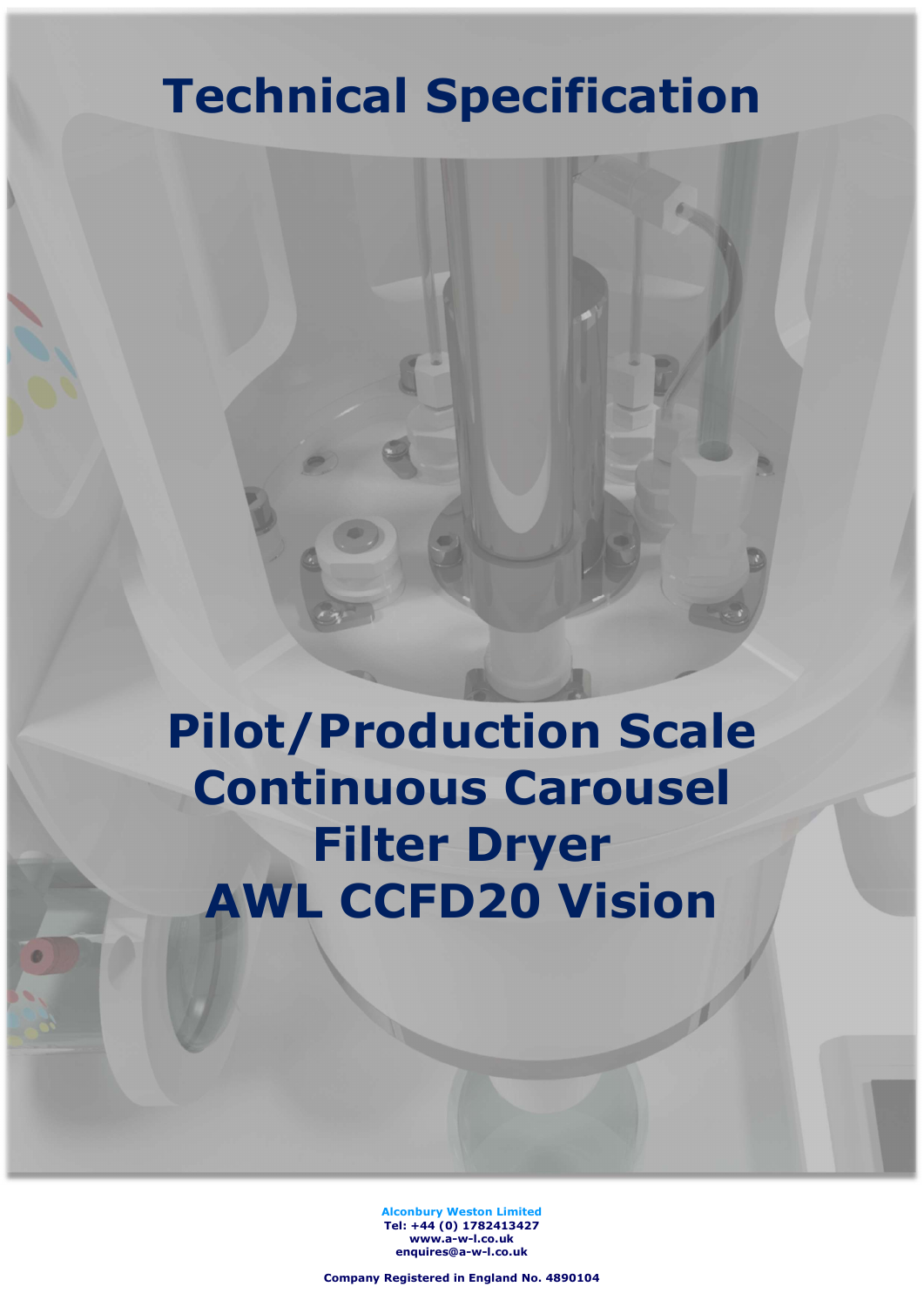

### Overview:

### System:

The AWL Continuous Carousel Filter Dryer "CCFD" has been designed to produce filtered, washed and dried products in a continuous manner. The core technology is based on wellestablished Nutsche filtration, processing thin cakes in a fully automated system. The carousel is a series of hollow cylinders moved around a central axis to fixed processing stations. The CCFD20 Vision has an onboard vision system which monitors cake and liquid levels allowing fine control over filtration and washing, improving purity, yield and quality attributes. The vision system also enables the processing of slurries with 'non-settling' particles, or particles with a prolonged settling time. The CCFD is supplied complete with all valves, pumps and vessels to allow for fully continuous operation, the user merely needs to connect their vacuum and compressed air supplies and drying gas supply if required.

The standard supply consists of a support structure with the following main components; slurry buffer tank, solvent wash tank (x2), wash solvent pumps (x2), Wash-in-Place "WIP" tank, WIP pump, combined carousel filter/dryer, camera vision system, filtrate receiver (x1), drying solvent/WIP Receiver, filtrate sampling bottles, solids discharge chute terminated with a tri-clamp outlet flange, and a PLC / touch screen control system. The filter carousel consists of ten 20 mm diameter, 60 ml capacity filtration chambers. The carousel and filter base have been designed to be easily removed for thorough manual cleaning if required.

This system is designed for use in a safe area and is not suitable for an ATEX environment.

### Carousel Filtration and Drying:

The DN20 CCFD Vision is a pilot/production scale continuously operating filter dryer. It is capable of automatic filtering, washing (with two different solvents), deliquoring, drying and discharge of filtered dry solids. Integrated wash-in-place (WIP) is included. Solid-liquid separation is by means of vacuum over a sintered multilayer filter plate. Industrial standard filter plate material is available in various micron ratings, from 2 to 40 microns. The system operates by individual controlling filtration and washing in each port simultaneously. The camera vision system detects the cake and liquid levels allowing the filtration and washing to stop at or near to dryland. Drying is achieved through a heated nitrogen system.

#### Warm Nitrogen Drying:

The flow and temperature of the drying gas is controlled using the following:

- $N_2$  heated by AWL's electric heated transfer line technology
- Maximum jacket temperature  $100^{\circ}$ C
- PID loop control
- Inlet & outlet temperatures measured by K-Type thermocouples (displayed on HMI)

#### Vision System:

The system is supplied with a high-resolution camera and lighting system used to monitor the cake and liquid levels with a resolution of 1 ml. The system can detect dryland, to allow filtration and wash draining to stop at or just before dryland. Wash solvent volumes are monitored to automatically dispense wash volumes calculated from the measured cake height. This allows for fine control of filtration and washing parameters to maximise yields and purity. The cake is not fully de-liquored until washing is complete, thereby avoiding cake cracking and increasing wash efficiency.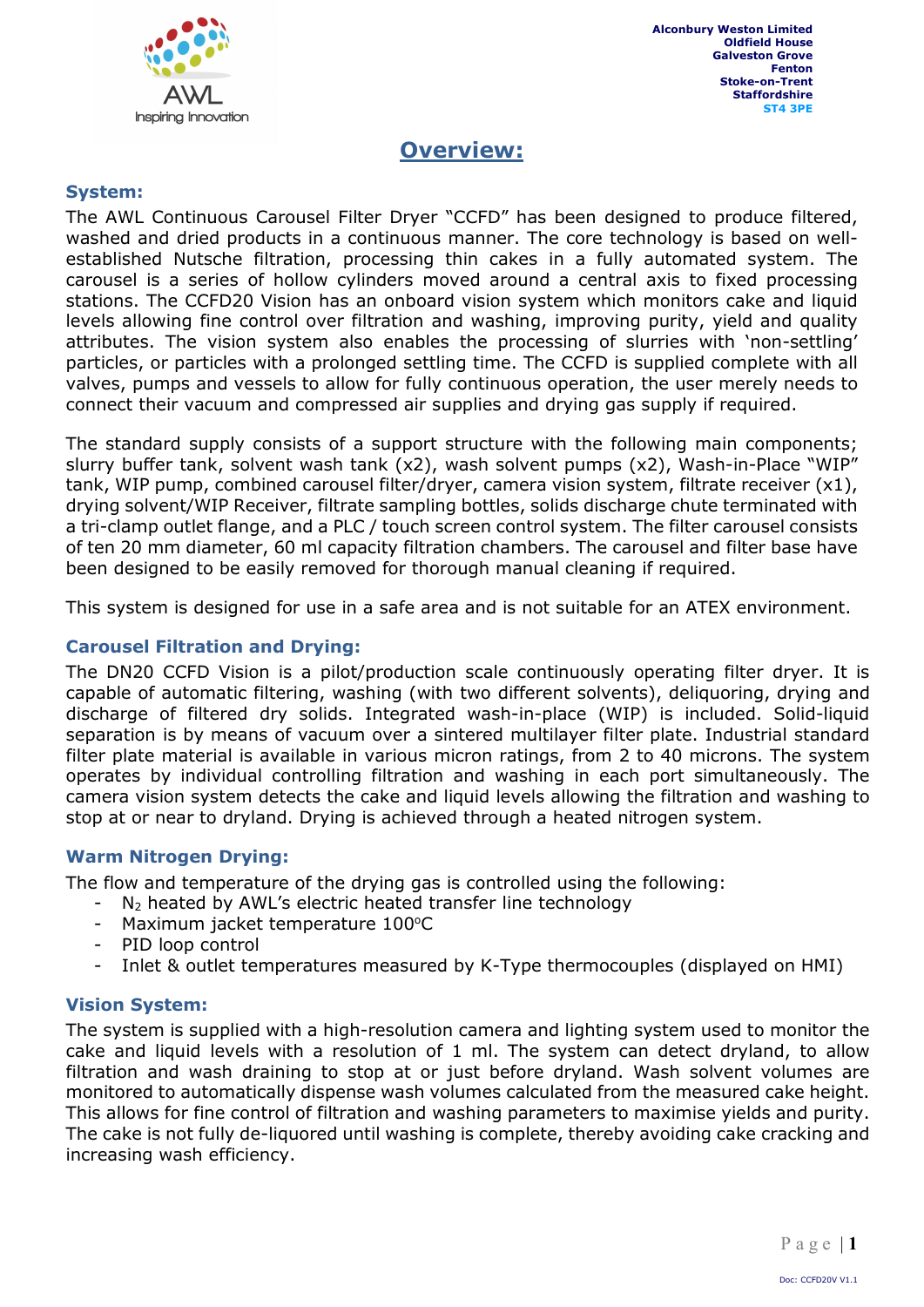

### Functionality:

All automatic functions are recipe controlled via the HMI touch screen and can be adjusted to suit different chemistries.

The following functions are included in the supply:

- Auto transfer function from external reactor/crystalliser
- Auto filtration and wash cycle
- Auto wash solvent dosing systems  $(x2)$
- Auto WIP dosing system
- Vision system for fine control over filtration and washing
- Ability to process 'settling' or 'non-settling' slurries
- Heated Nitrogen/Air drying with temperature control
- Filtrate receiver and WIP receiver with auto-drain feature
- Selectable wash contact time for diffusional washing
- Filtrate sampling bottles for offline analysis of filtrate
- Auto data population, recall and presentation
- Auto WIP sequence
- End-of-Day automated cleaning routine

#### Process Sequence:

First, the slurry is transferred from the jacketed, agitated buffer vessel into a charge vessel via vacuum transfer. The slurry volume is then dispensed into the first port of the carousel. The carousel rotation is controlled by a servo motor which indexes the carousel ports to fixed processing stations. The process sequence for each port position is as follows:

- Port Position 1: Solid-liquid separation stopping before dryland
- Port Position 2: 1<sup>st</sup> Wash, either Solvent 1 or 2. Stops drain before dryland
- Port Position 3: 2<sup>nd</sup> Wash, either Solvent 1 or 2. Stops drain before dryland
- Port Position 4: 3<sup>rd</sup> Wash, either Solvent 1 or 2 and deliquor
- Port Positions 5-9: Drying via heated nitrogen or air
- Port Position 10: Cake Discharge

Wash Solvent 1: Removes Impurities

Wash Solvent 2: Solvent exchange, for instance to reduce drying time or agglomeration

#### Modes of Operation:

- Optimisation Mode: Processing in optimisation mode allows one aliquot to be automatically processed in the system. Once the filtrate and solids are analysed (offline), the process can be adjusted to achieve the optimised washing, filtration and drying with minimal input material. On completion, the operating parameters can be saved to a recipe for use in production mode.
- Production Mode: Maximum throughput operation including automatic solid-liquid separation, dosing of wash solvents and drying
- Manual Mode: All valves, pumps and operations can be controlled manually via the touch screen control panel
- Automated calibration modes: Slurry transfer volume, pump calibration, camera calibration, cake height calibration (for non-settling slurries)
- End-of-Day WIP: The filter internals can be cleaned by an automated wash-in-place sequence which sprays the carousel filter using the WIP pump system. The filter system is flooded and drained to remove residual material.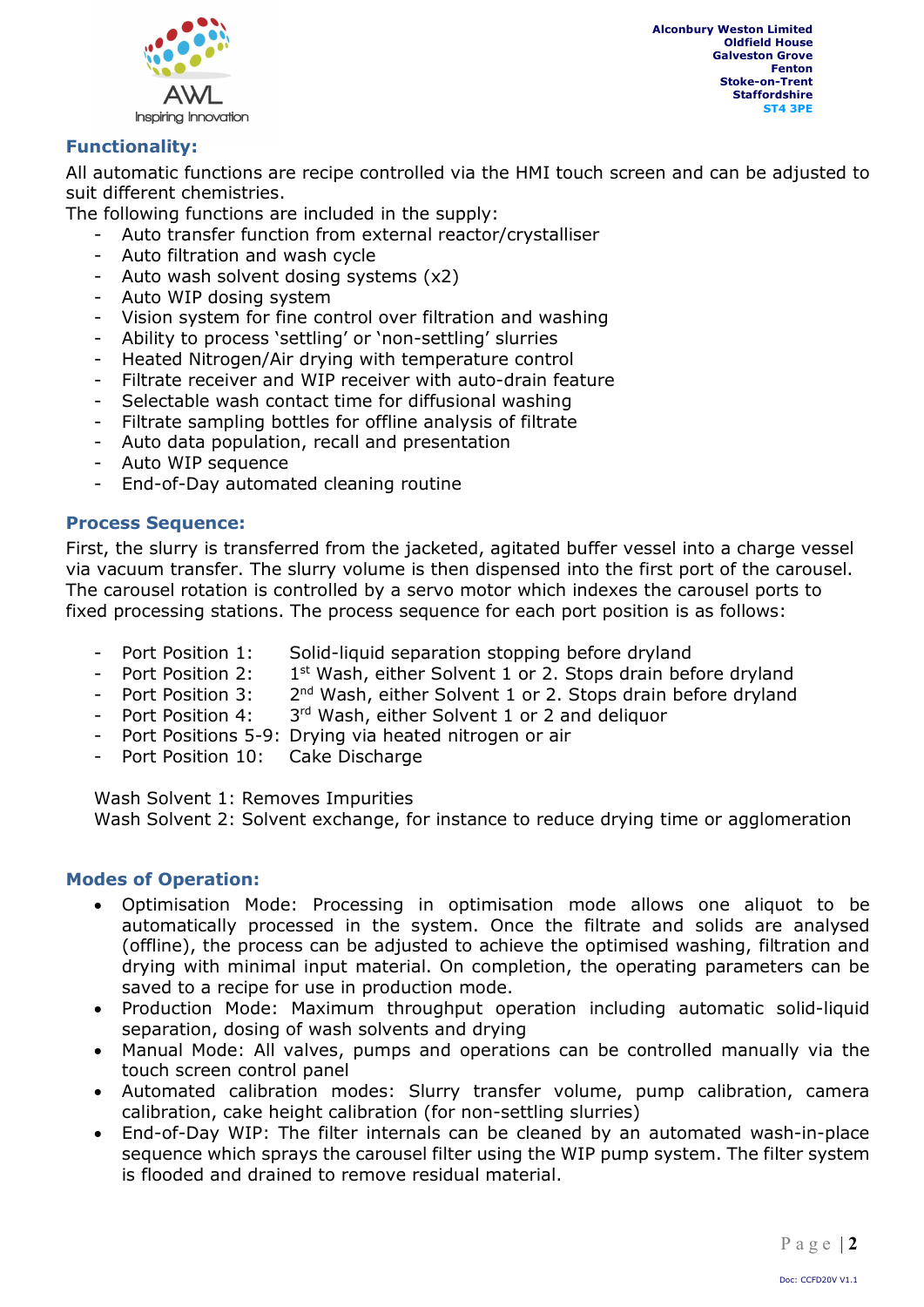

### Interfacing with upstream processing:

The filtration system is designed to accept slurry from a batch or continuous source. It can operate as a stand-alone unit or interface directly with a reactor or crystalliser. Valves are included within the standard scope of supply to allow auto-transfer in from an upstream process. Transfer volumes and intervals can be specified by the end user.

#### Process Vessels:

The following process vessels are provided with the system.

- 1 Litre capacity jacketed, agitated slurry buffer vessel
- 60 ml capacity jacketed slurry dosing vessel
- 2 Litre capacity Wash Vessels (x2) complete with peristaltic pump
- 2 Litre capacity WIP Vessel complete with peristaltic pump
- 3.5 Litre capacity Filtrate Receiver vessel
- 3.5 Litre capacity WIP Receiver vessel
- 1 Litre solids receiver bottle (supplied with solids discharge adapter to attach bottle)
- 0.1 Litre pressure rated laboratory bottle for filtrate sampling (x5)

Vessels are manufactured from borosilicate 3.3 glass.

The 3.5 L capacity receiver vessels act as a buffer for the filtrate and wash waste from the system. The auto drain sequence is managed by the onboard control system. It is the end user's responsibility to connect the receiver outlets to the appropriate waste/collection stream.

### PLC / Control System:

The control system consists of a pre-programmed PLC system, 9" touch screen, safety circuits and power isolator. Controls are enclosed within the framework of the Carousel Filter Dryer and the HMI touch screen is housed in a separate Local Operating Panel. DCS remote access / control is available.

#### Support Structure:

The CCFD and ancillary process vessels are mounted on a self-supporting 304 stainless steel mobile framework and mounted on four castors. Utility connections (compressed air, vacuum, nitrogen(optional), electrical supply) are provided on the side of the structure.

#### Overall Dimensions / Weight:

Approximate Weight: 750 kg (complete system) Dimensions: 1600mm Wide x 1400mm Deep x 2400 mm High The above dimensions are the footprint of the filter unit. Minimum of 1700 mm x 1500 mm advised to allow for connection of services.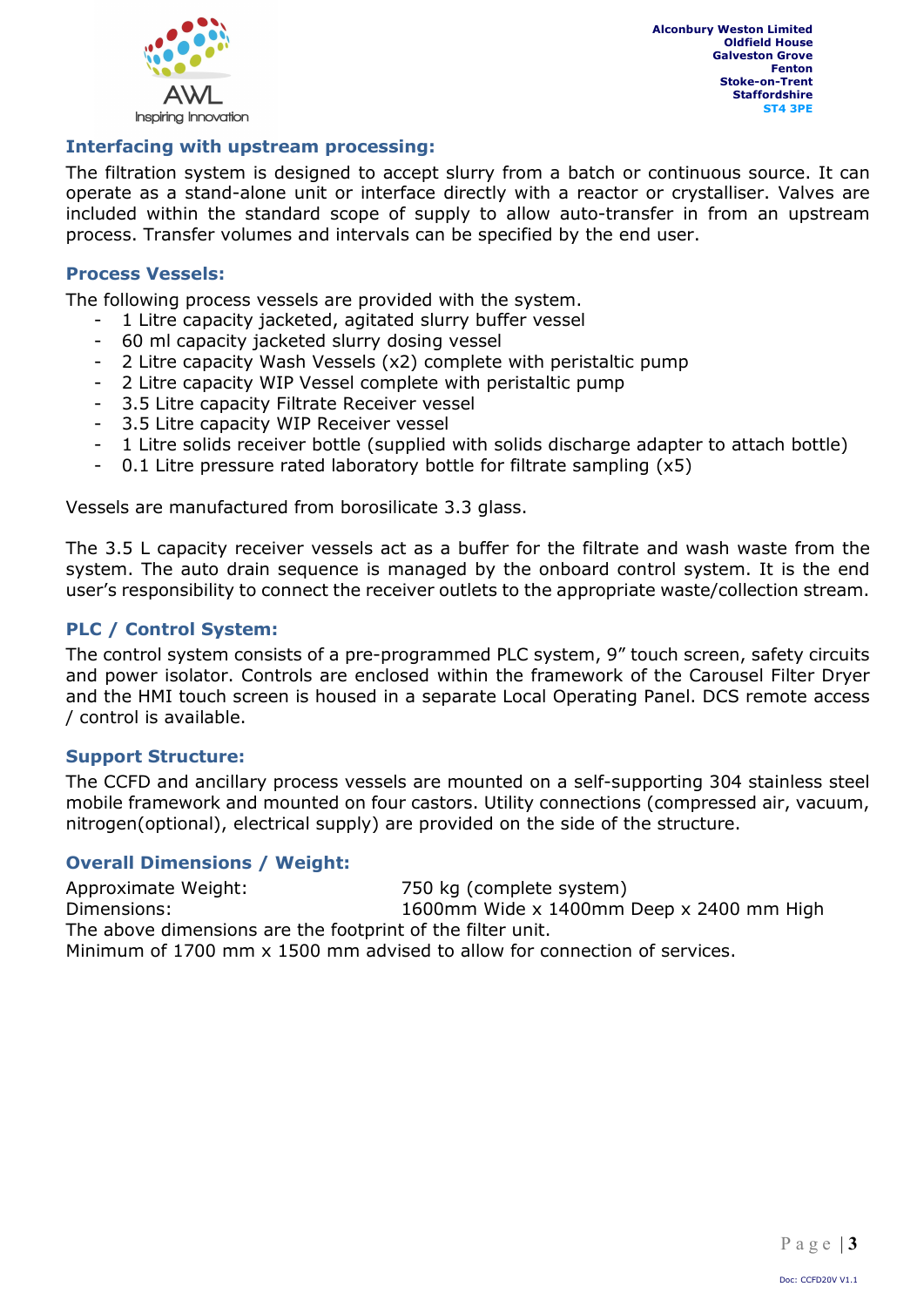

### General arrangement of the CCFD20 Vision







### Representative example of the CCFD 20 Vision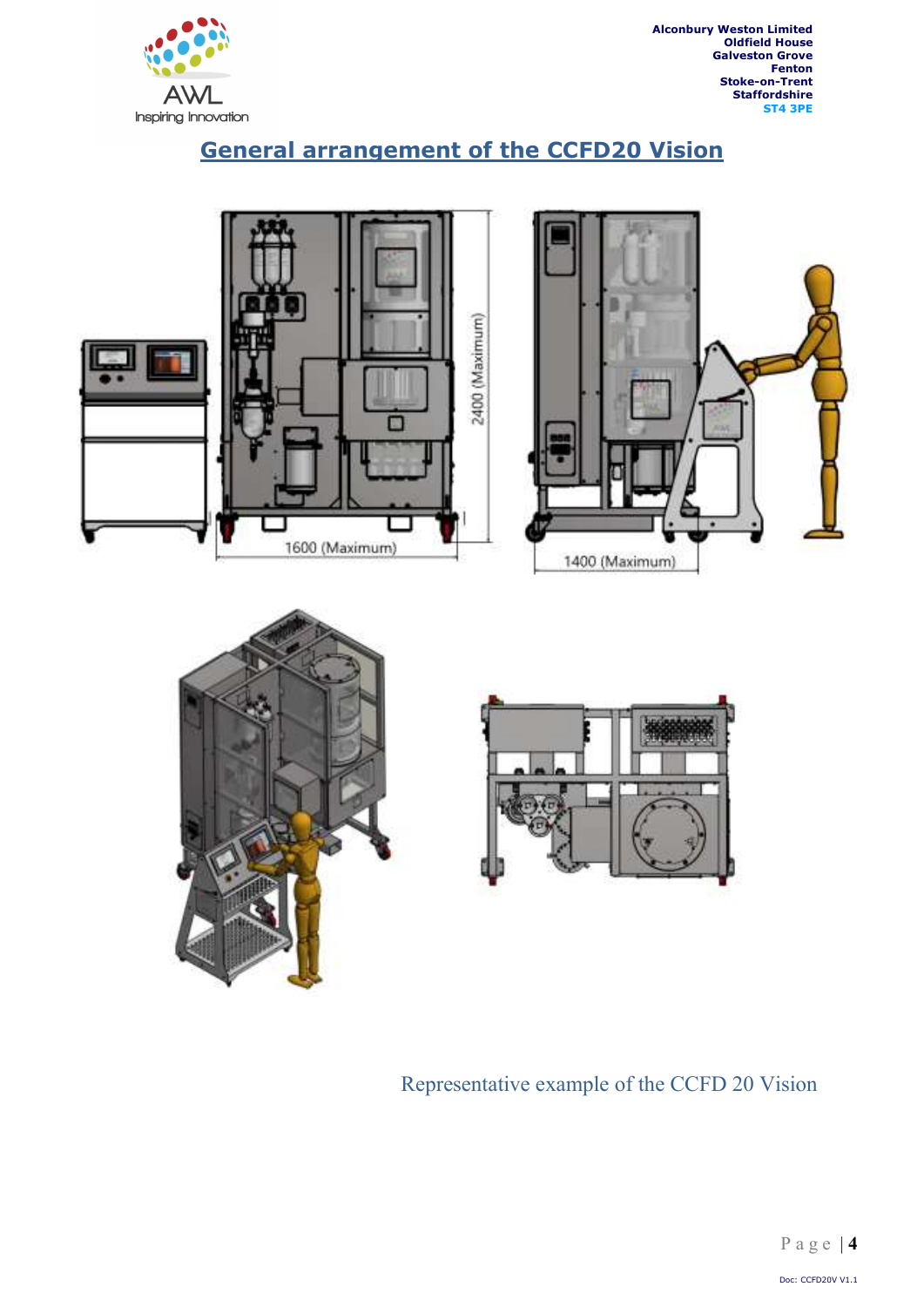

Representative GA of the CCF 50 ATEX Filter Please note that the blue solids collection vessel is for information only, the exact method of solids collection and containment is to be finalised before acceptance of order.

## NEW DRAWING REQUIRED

P a g e | 5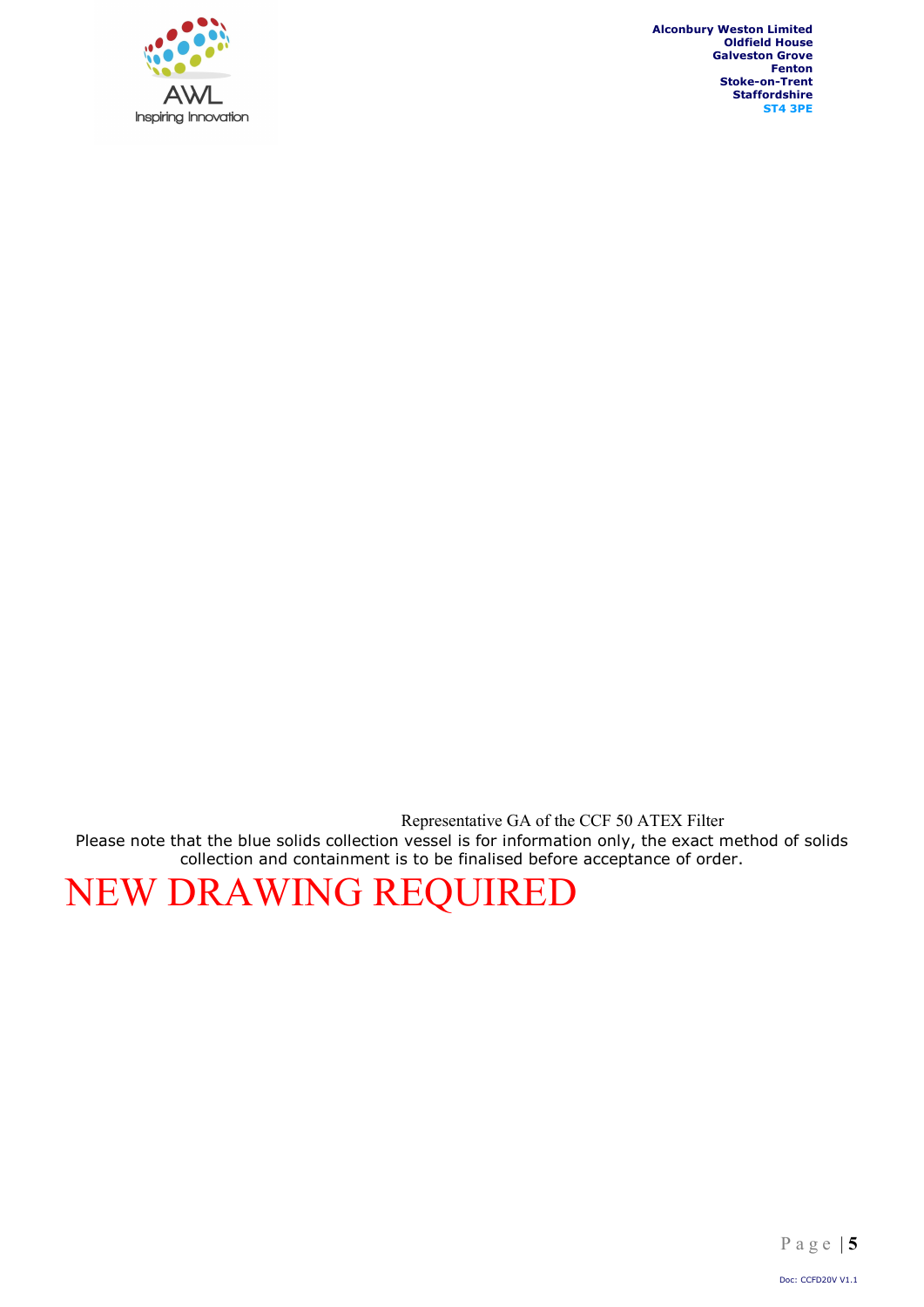

### **System Configuration**



Typical configuration of a CCFD20 Vision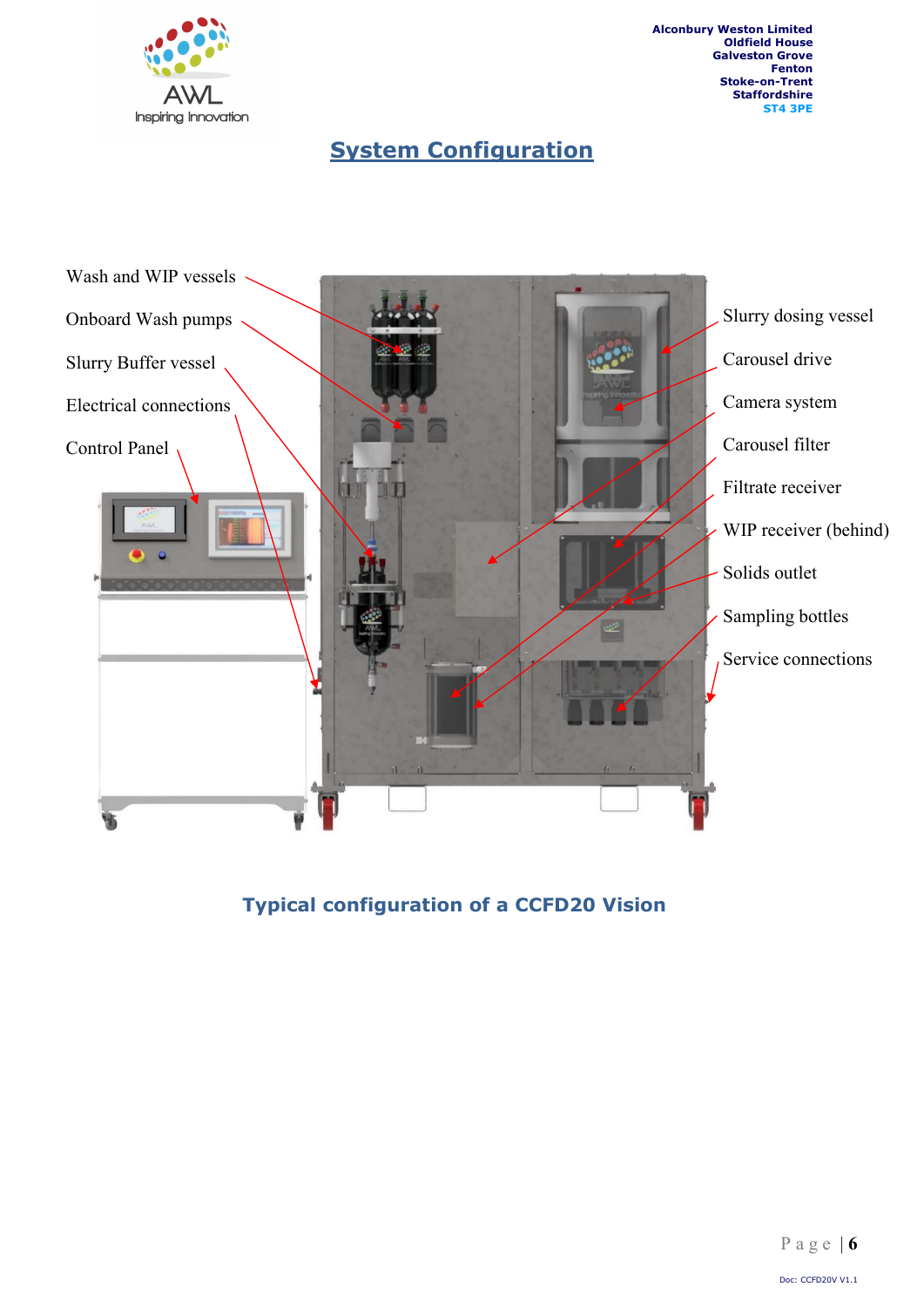

### Process Section - Operating Parameters & Design Criteria:

Borosilicate 3.3 Glass

(other filter plates available on request)

(Based on 20% Solid Loading)

### Filter:

Temperature Range:  $-20^{\circ}$ C to +100°C Design Pressure:  $-1.0$  bar to +50 mbar Material of Construction: Wetted parts - 316L, PTFE, Polypropylene, PEEK, FEP,

Filter plates (standard) Sintered Mesh 20 micron, 5 layer, 316L

### Process Vessels:

| Temperature Range:        | $-20^{\circ}$ C to $+100^{\circ}$ C |  |
|---------------------------|-------------------------------------|--|
| Design Pressure:          | $-1.0$ bar to $+50$ mbar            |  |
| Material of Construction: | Borosilicate 3.3 Glass              |  |
|                           |                                     |  |

### Process Valves and Pipe work:

Process Valves: Wetted parts: PTFE / PEEK, FFKM, 316L Pipe work: FEP, PTFE Fittings: PFA, PTFE, Polypropylene, 316 L

### Typical flow rates:

Typical Slurry flow rate From 2.5 l/hr to 5 l/hr slurry (Chemistry dependent) Typical Solids throughput From 0.5 to 1 kg/hr dried solids (Chemistry dependent)

#### Service Requirements:

Electrical Specifications: 1 phase, N and Bonded Earth, 230 Volts, 50 Hz, 16 Amps (or 110V 60 Hz) (local geographical variations to be discussed) Compressed Air specifications: 4-6 bar compressed air @ 10 l/min Vacuum Specifications: 2 independent vacuum supplies capable of >900 mbar vacuum. One with 100 L/min flow rate, one with 20 L/min flow rate and both with condenser or solvent compatible pump. Nitrogen Specifications (optional): 120 L/min in production mode (depending on drying and filterability of processed material)

All Utility connections are provided on the side of the structure.

NOTES: - All pressures in this document are stated as bar gauge

- Flow rates are chemistry dependent
- Carousel is not actively cooled; filtration, washing, de-liquoring take place at ambient temperatures
- Alternative wetted parts can be made available to suit user chemistry